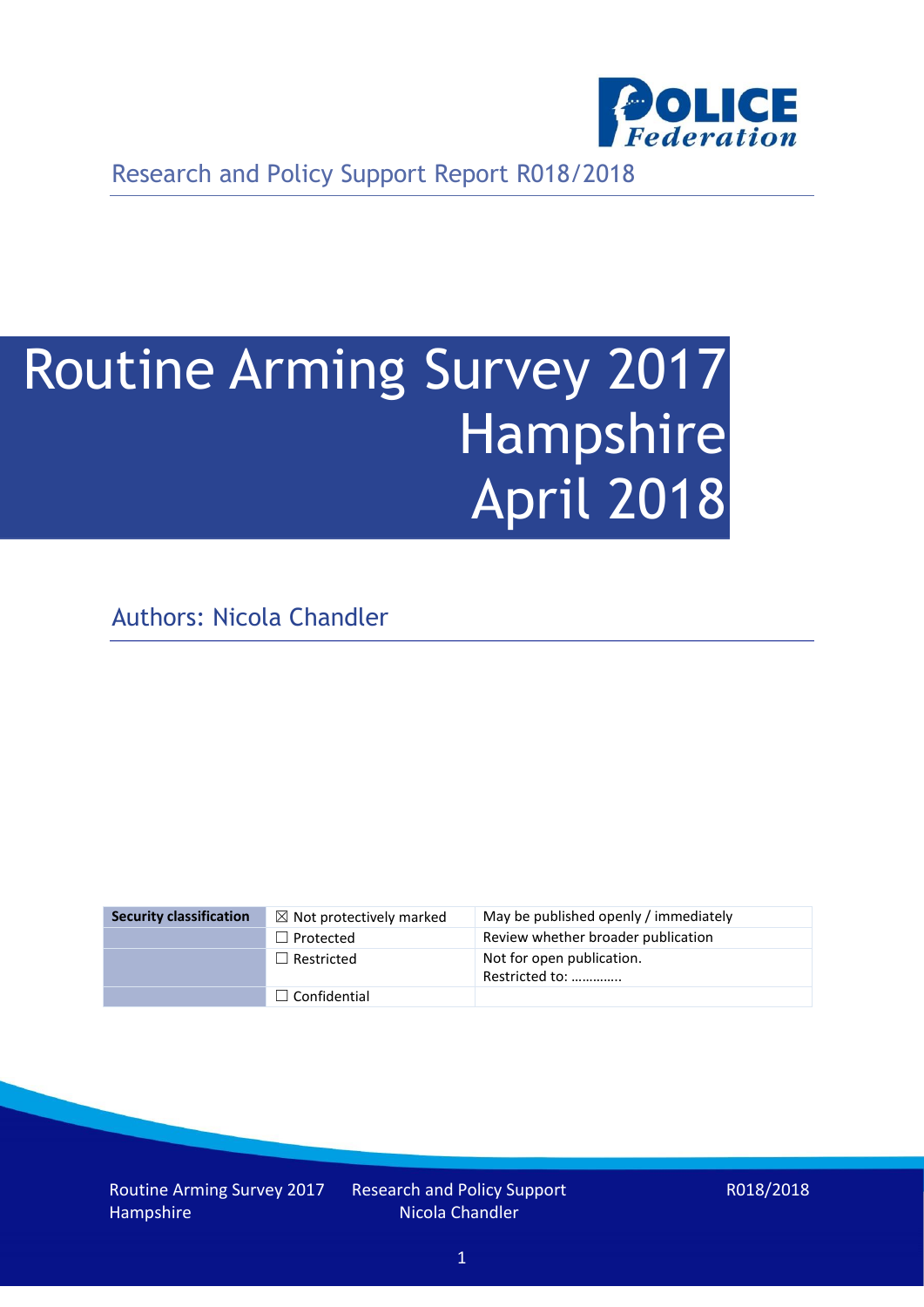# **INTRODUCTION**

This report provides a summary of responses to the PFEW routine arming survey received from respondents in Hampshire.

The PFEW routine arming survey was open between 31st July and 1st September 2017. The survey asked respondents about their experiences and attitudes in the following areas:

- Satisfaction with their current access to armed support
- Views on routine arming
- Views on other protective measures and equipment
- The number of times respondents had felt their life had been threatened at work in the last two years

Where appropriate, details of average responses for the police service as a whole are also presented, differences between the national and local responses have not been tested statistically and therefore any differences reported are for guidance only and must be treated with caution.

The Hampshire Police Federation also conducted their own survey of members' attitudes to routine arming in 2017. Differences in questions and timings between the two surveys meant that the information provided in this report should be treated as additional to, rather than a substitute for, Hampshire Police Federation's earlier survey.

### **RESPONSE RATE AND RESPONDENTS**

1009 responses were received from respondents in Hampshire. This reflects a response rate of approximately 35%, based on Home Office figures from 2017. This compares to a national response rate of 27% of federated rank members.

The findings presented in this report have a margin of error of 3%. This margin of error has been calculated using the number of responses received from officers in Hampshire compared to the number of officers in the force as a whole. A margin of error of 5% or less is generally considered to be within the normal bounds of academic rigor. If this threshold has not been met, the results from this report must be interpreted more cautiously.

77% of responses from Hampshire were received from male officers and 23% of responses were from female officers. 75% of respondents were Constables, 17% were Sergeants and 8% were Inspectors or Chief Inspectors.

Research and Policy Support Nicola Chandler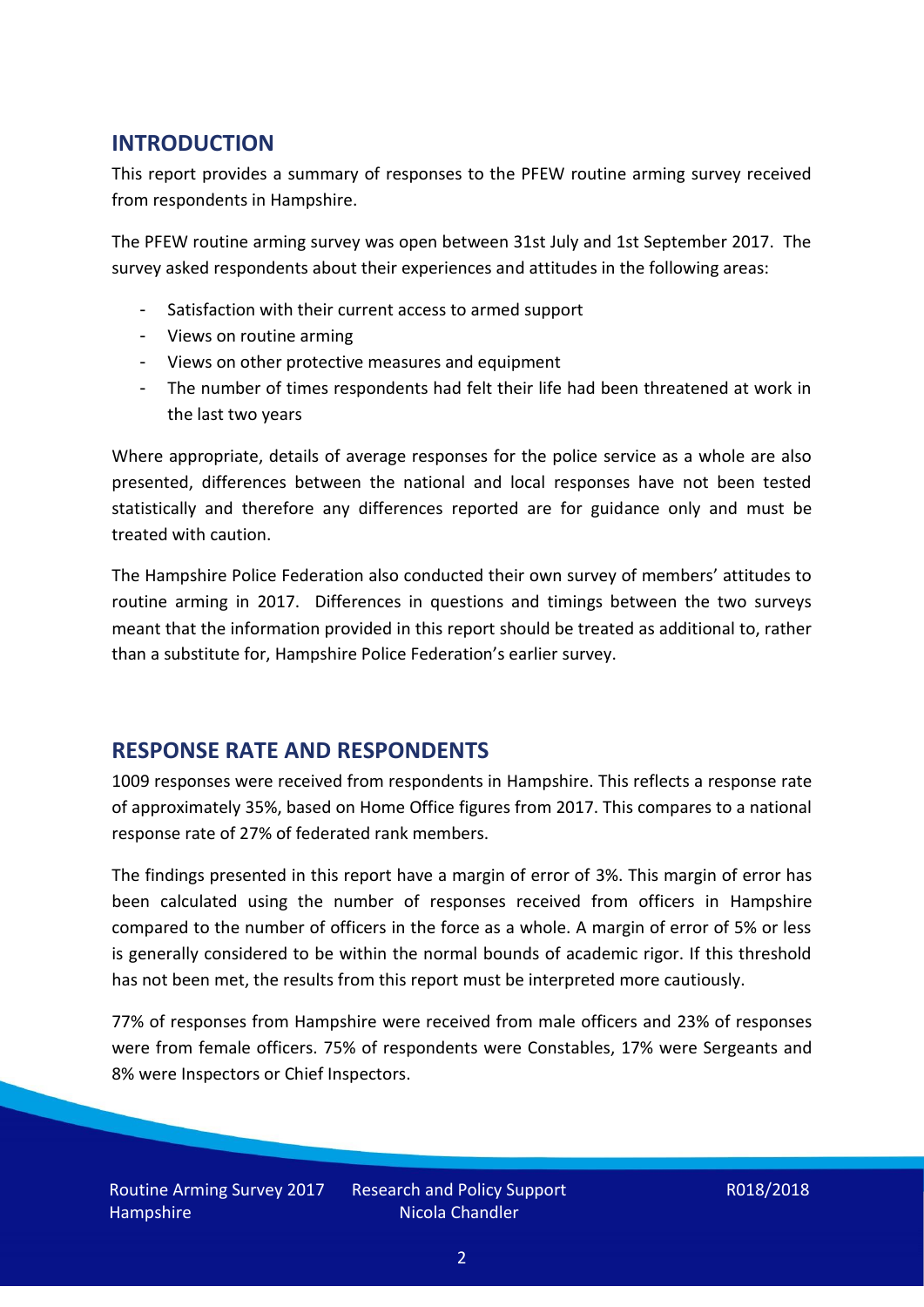57% of respondents said that they were in a frontline role.

# **SATISFACTION WITH CURRENT ARMED SUPPORT**

Of those respondents who had a view, 41% within Hampshire said that they were either very or fairy satisfied that armed support would be readily available should they require it. In comparison, 59% were either not very or not at all satisfied that armed support would be available.

Nationally, 43% of respondents were either very or fairly satisfied that armed support would be readily available should they require it.

|                                                                                               | <b>Very satisfied</b> | <b>Fairly</b><br>satisfied | Not very<br>satisfied | Not at all<br>satisfied |
|-----------------------------------------------------------------------------------------------|-----------------------|----------------------------|-----------------------|-------------------------|
| How satisfied are you<br>that armed support is<br>readily available should<br>you require it? | 8%                    | 34%                        | 36%                   | 23%                     |

#### **VIEWS ON ROUTINE ARMING**

30% of respondents within Hampshire said that they were in favour of routine arming, insofar as they felt all officers should receive appropriate training and be armed at all times when on duty. This compares to 34% of respondents across England and Wales as a whole.

| All police officers<br>should receive<br>appropriate training<br>and be armed at all<br>times when on duty | All police officers<br>should receive<br>appropriate training<br>and firearms should<br>be issued to them as<br>and when necessary | <b>Firearms should not</b><br>be issued to all<br>police officers, but<br>more officers should<br>receive appropriate<br>training and be issue | The present number<br>of officers who are<br>specially trained to<br>carry firearms is<br>about right |  |
|------------------------------------------------------------------------------------------------------------|------------------------------------------------------------------------------------------------------------------------------------|------------------------------------------------------------------------------------------------------------------------------------------------|-------------------------------------------------------------------------------------------------------|--|
| 30%                                                                                                        | 18%                                                                                                                                | 44%                                                                                                                                            | 9%                                                                                                    |  |

51% of respondents within Hampshire said that they would be prepared to be routinely armed whilst on duty. Nationally, this proportion was 55%. 12% of respondents within

Routine Arming Survey 2017 Hampshire

Research and Policy Support Nicola Chandler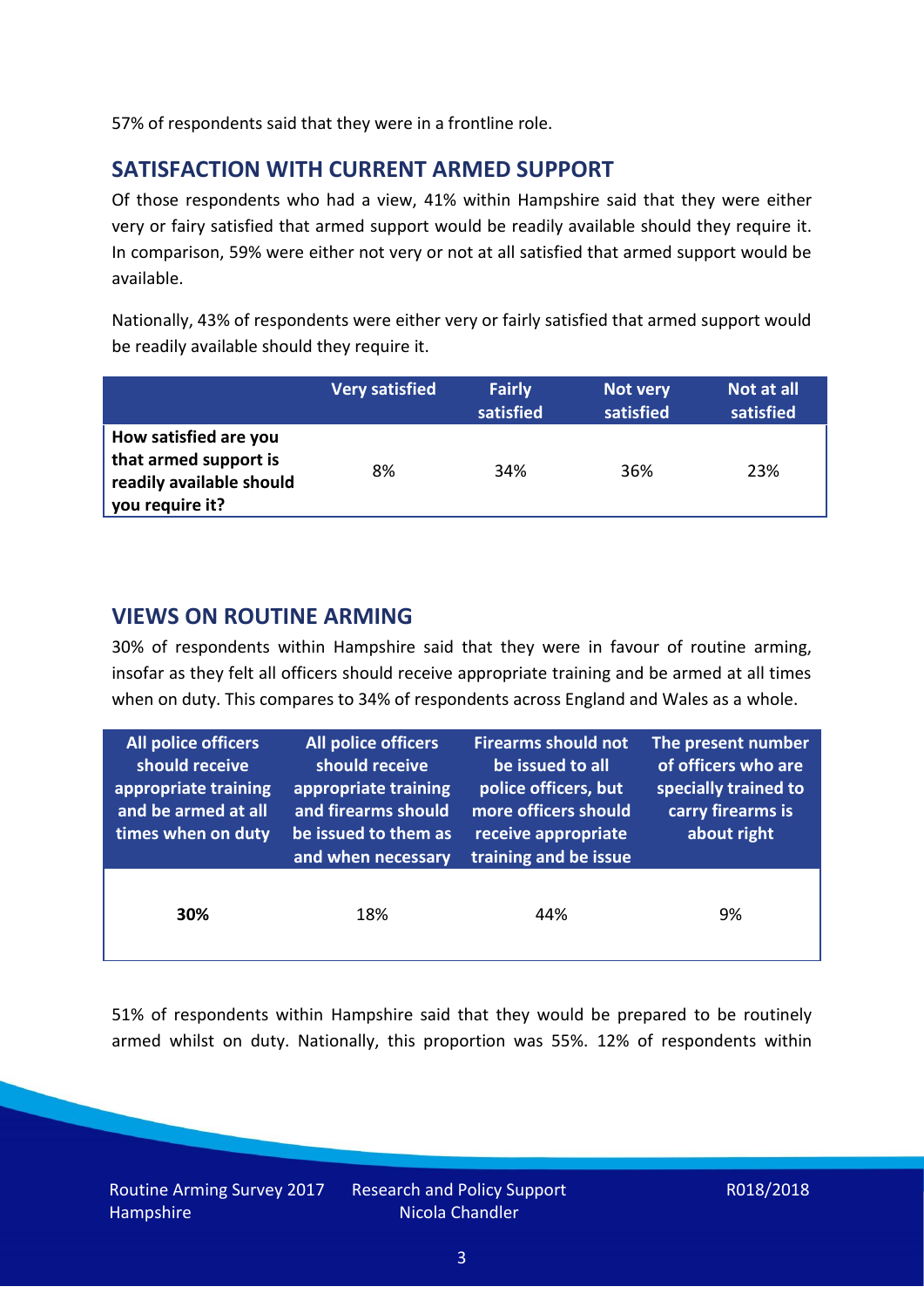Hampshire, said that they would not carry a firearm whilst on duty under any circumstances, compared to 11% of respondents in England and Wales as a whole.

| I would be prepared<br>to carry a firearm at<br>all times on duty | I would be prepared<br>to carry a firearm<br>whilst on duty if<br>necessary | I would be prepared<br>to carry a firearm<br>whilst on duty if<br>ordered to do so | Under no<br>circumstances would<br>I carry a firearm<br>whilst on duty |
|-------------------------------------------------------------------|-----------------------------------------------------------------------------|------------------------------------------------------------------------------------|------------------------------------------------------------------------|
| 51%                                                               | 26%                                                                         | 12%                                                                                | 12%                                                                    |

### **VIEWS ON OTHER PROTECTIVE MEASURES AND EQUIPMENT**

9% of respondents in Hampshire (for whom it is applicable to their role), said that they currently had access to double crewing at all times whilst on duty; 61%, said that they wanted access to double crewing at all times whilst on duty.

The proportion of respondents in Hampshire who said that they have access to double crewing at all times on duty is lower than the national figure, where 11% of respondents have access to double crewing.

25% of respondents in Hampshire (for whom it is applicable to their role), had access to Taser at all times whilst on duty; in comparison 74% said that they wanted to have access to Taser at all times whilst on duty.

The proportion of respondents in Hampshire who have access to Taser at all times whilst on duty is higher than the proportion of respondents in England and Wales who had access to Taser at all time, which was 22%.

74% of respondents in Hampshire (for whom it is applicable to their role), currently had access to Body Worn Video at all times whilst on duty; 87% wanted access to Body Worn Video at all times.

The proportion of respondents in Hampshire who have access to Body Worn Video at all times whilst on duty is higher than in England and Wales as a whole; nationally 55% of respondents reported having access to Body Worn Video at all times whilst on duty.

Research and Policy Support Nicola Chandler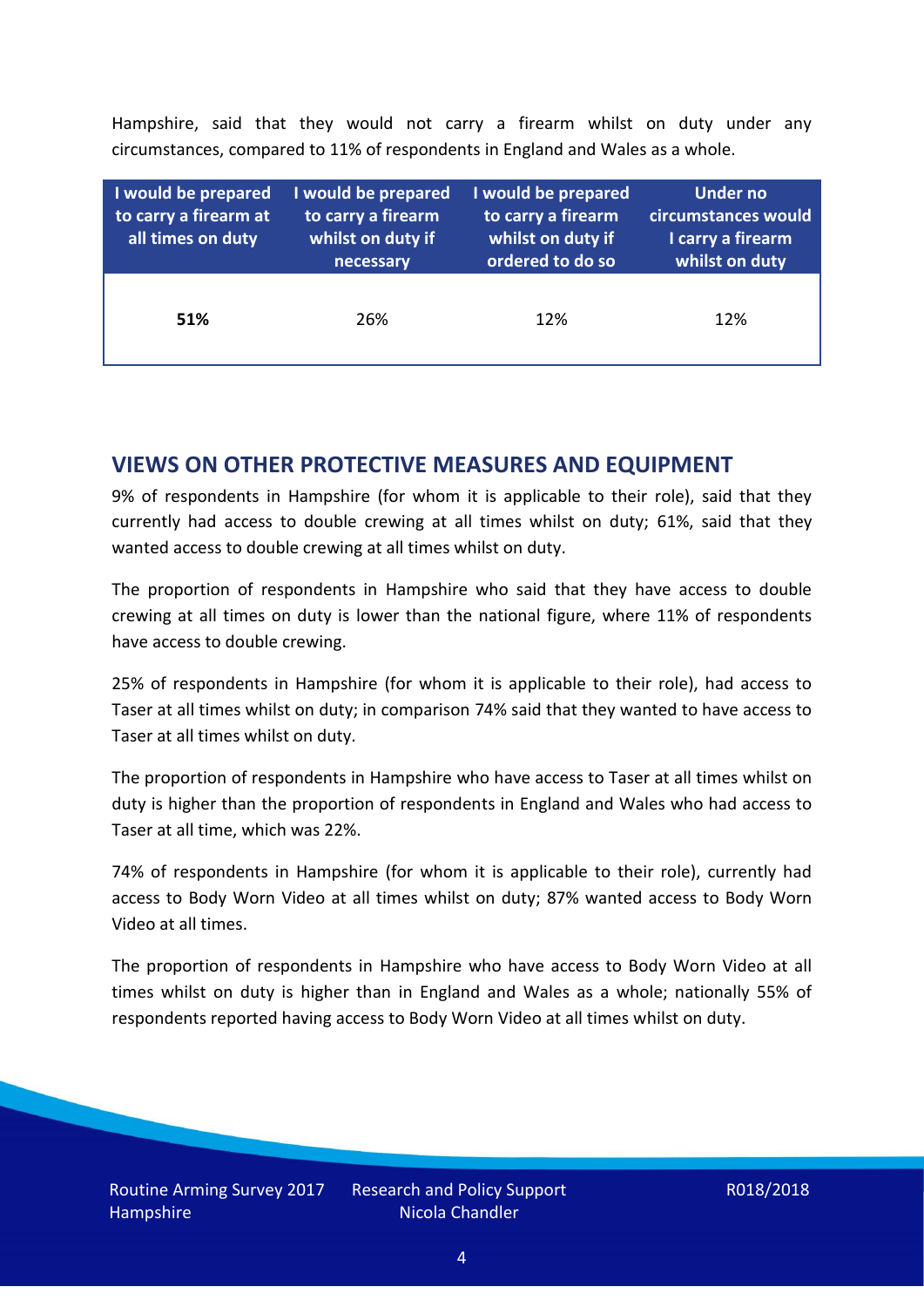| Officers regularly have access to (for<br>whom its applicable to their role): | <b>Double</b><br>crewing | <b>Body Worn</b><br><b>Video</b> | Taser |
|-------------------------------------------------------------------------------|--------------------------|----------------------------------|-------|
| <b>Never</b>                                                                  | 9%                       | 11%                              | 55%   |
| When deemed necessary by an officer<br>with appropriate authority             | 20%                      | 2%                               | 3%    |
| Upon my request whilst I am on duty                                           | 4%                       | 6%                               | 5%    |
| At all times whilst I am on duty                                              | 9%                       | 74%                              | 25%   |

#### **THREATS TO LIFE**

48% of respondents in Hampshire said that they had felt that their life was in serious danger at least once in the last two years as a result of a threat by a member the public whilst on duty. This is lower than the 54% of respondents within England and Wales as a whole who felt that their life had been in serious danger in the last two years.

A more detailed breakdown of the number of times respondents in Hampshire felt that their life had been in serious danger in the last two years is provided below.

|                                                                                                                                                                              | <b>None</b> | <b>One</b> | Two | Three to<br>four | Five to<br>six | <b>Seven</b><br>or more |
|------------------------------------------------------------------------------------------------------------------------------------------------------------------------------|-------------|------------|-----|------------------|----------------|-------------------------|
| How many times in the<br>last two years have you<br>felt that your life was in<br>serious danger as a result<br>of a threat by a member<br>of the public, whilst on<br>duty? | 52%         | 14%        | 14% | 12%              | 4%             | 4%                      |

Research and Policy Support Nicola Chandler

#### R018/2018